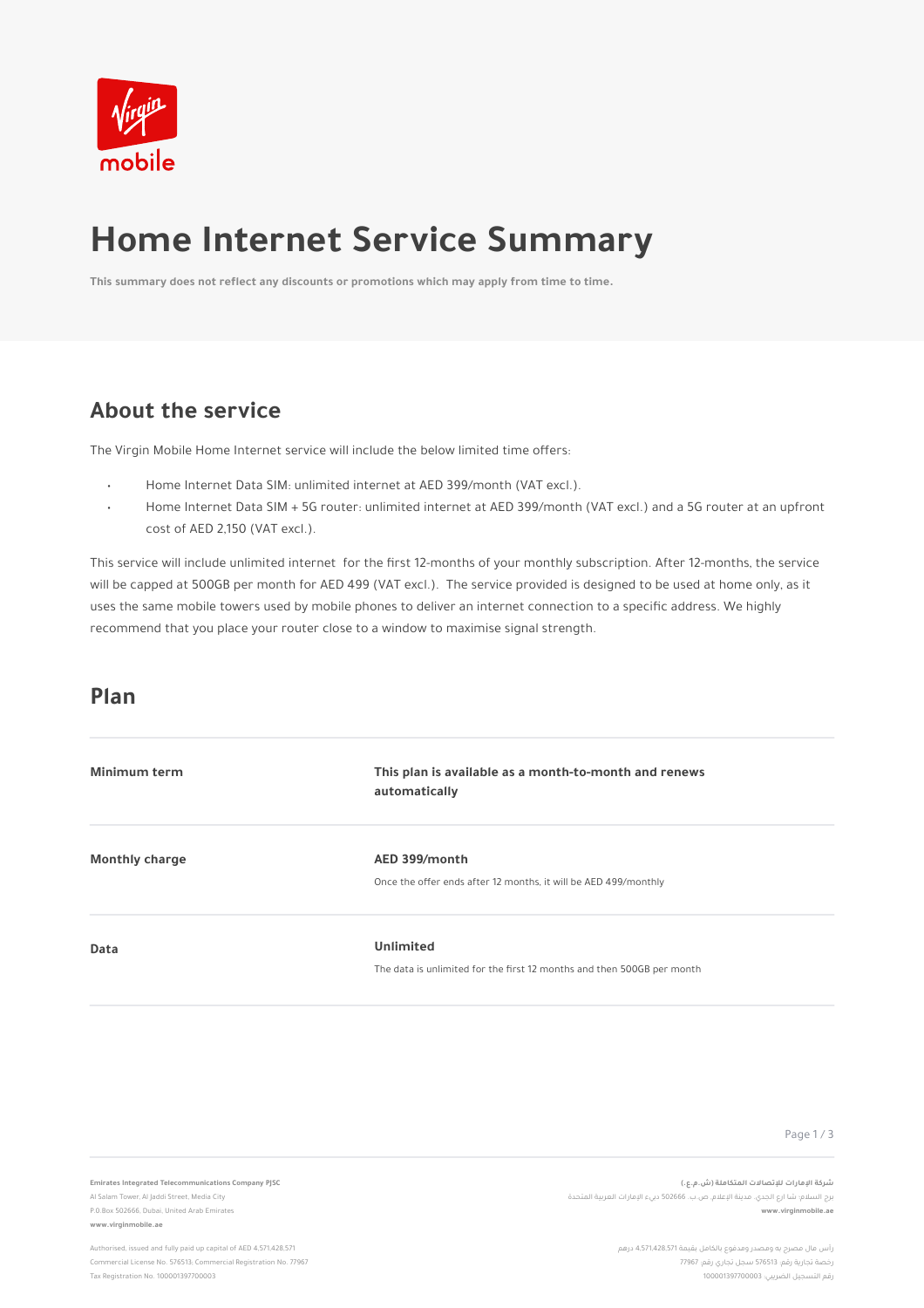#### **The SIM & router**

#### **The Data plan**

### **Coverage & serviceability**

Page 2 / 3

**Emirates Integrated Telecommunications Company PJSC**

Al Salam Tower, Al Jaddi Street, Media City P.0.Box 502666, Dubai, United Arab Emirates **www.virginmobile.ae**

**ةـكرـش تاراـملإا تلااصـتلإـل ةلـماكتمـلا ( ش.م.ع ).** برج السلام؛ شا ارع الجدي. مدينة الإعلام, ص.ب. 502666 دبيء الإمارات العربية المتحدة **www.virginmobile.ae**

> رأس مال مصرح به ومصدر ومدفوع بالكامل بقيمة 4,571,428,571 درهم رخصة تجارية رقم: 576513 سجل تجاري رقم: 77967 رقم التسجيل الضريبي: 100001397700003

Authorised, issued and fully paid up capital of AED 4,571,428,571 Commercial License No. 576513; Commercial Registration No. 77967 Tax Registration No. 100001397700003

The SIM won't be locked to the router, and it will work with any device.

The data plan includes unlimited internet for the first 12 months of your monthly subscription. After 12-months, the service will be capped at 500GB per month for AED 499 (VAT excl.).

The Home Internet service is only available at the address selected at the time of purchase. It cannot be used outside of the address provided or overseas.

#### **Speed**

Data speeds may differ on our network. Your speed will depend on several factors including congestion, location, local conditions, hardware, software and general internet traffic.



#### **Fair usage policy**

Our Fair Usage Policy ensures our services are not used in a manner we consider 'unreasonable' or 'unacceptable', including, but not limited to, 'non-ordinary' or 'commercial purpose use' of this plan. It also sets out your responsibilities when you use the internet and confirms steps we may take to monitor and ensure compliance with this policy.

## **Eligibility**

The Home Internet service will be available to existing mobile SIM users who are registered with Emirates ID only. This service cannot be purchased separately. If you are not an existing customer, you can get a new mobile SIM or transfer your existing number to Virgin Mobile to be able to purchase this service. This service can be purchased through the Virgin Mobile UAE app.

#### **Cancellation**

There are no plan cancellation fees. You can simply request cancellation of your monthly plan through the Virgin Mobile UAE app anytime.